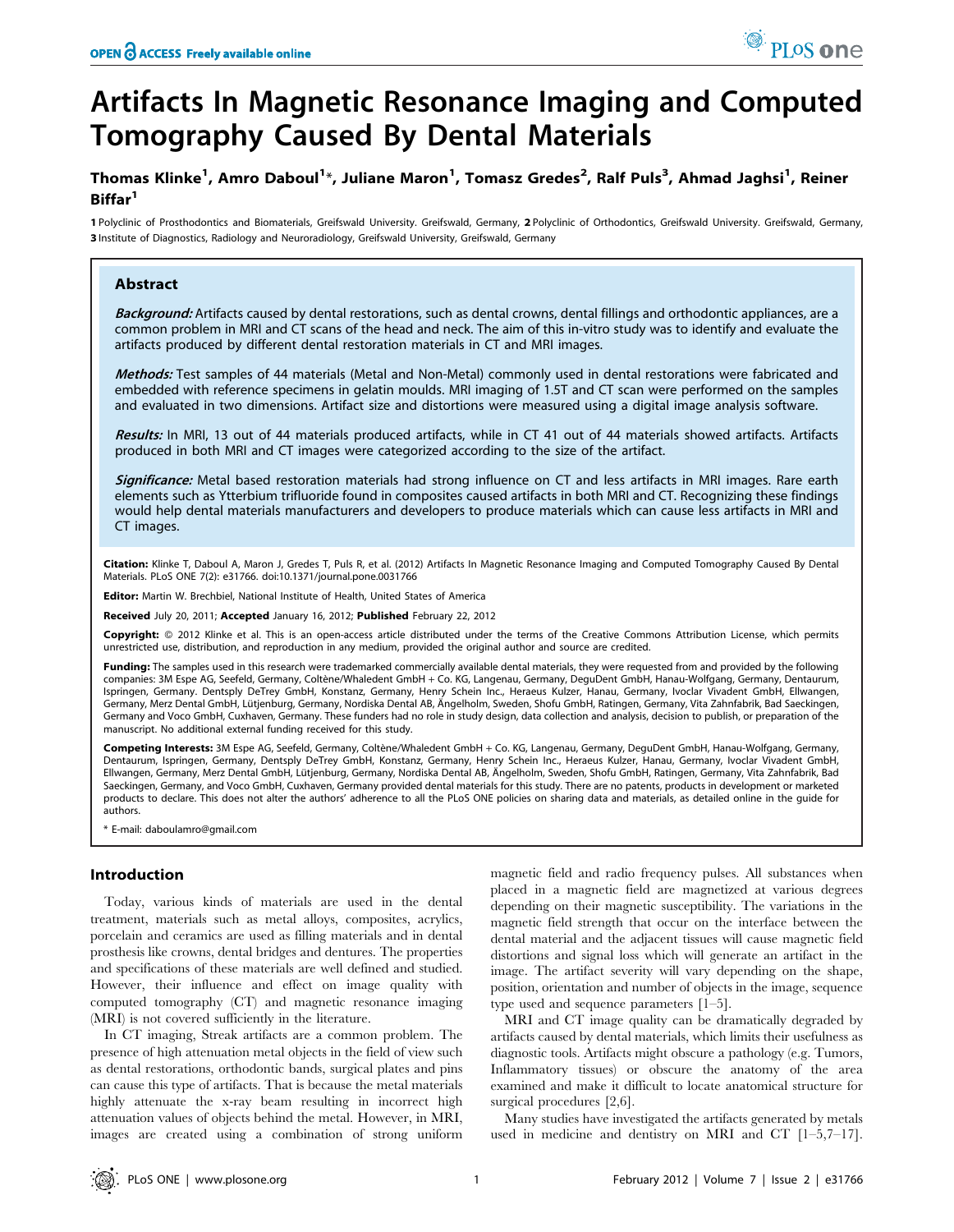

Figure 1. Dimensions of (A) wedge-shaped specimens and (B) reference. doi:10.1371/journal.pone.0031766.g001

However, the effect of non-metal based materials on MRI and CT image quality was not covered sufficiently. Hinshaw et al. [13] discussed artifacts that were caused by some materials commonly used in dental restorations, mainly stainless steel materials, such as orthodontic bands, braces, metal pins and posts.Fache et al. [11] evaluated a variety of dental materials and the mechanism of artifact production in MRI. Their study analyzed the composition and magnetic susceptibility of tested dental materials and compared the results with the artifacts produced by each material. It was concluded that the size of an artifact is related to the magnetic permeability of the dental material. New et al. [18] investigated the deflection force of clips and the intensity of dental amalgam in MRI artifacts. Starcukova et al. [19] showed that MR imaging without artifacts is possible even close to dental devices (amalgam, precious alloys and titanium) only if they are made of materials with low magnetic susceptibility. However, they mentioned that not all dental materials in the current use meet this criterion of low magnetic susceptibility.

Although the previously mentioned studies have described the effects of metallic objects on MRI interpretation, few have addressed the effect of non-metal based materials on MRI or CT image quality.

The purpose of this study was to identify and evaluate the artifacts produced by different dental materials (Metal and Non-Metal) in CT and MRI images.

## Materials and Methods

Samples of 44 different materials (metal and non-metal), which are commonly used in dental practice, were included in this study  $(N = 44)$ . The samples were divided into 4 groups; group 1:

Composites ( $N = 31$ ), group 2: temporary filling materials ( $N = 4$ ), group 3: Dental ceramics ( $N = 5$ ) and group 4: Metal alloys ( $N = 4$ ). The test specimens were wedge-shaped with the dimensions of 16.0 mm in length by 9.0 mm in width, 3.5 mm high at the rear and 1 mm high at the tip (Figure 1a). Additionally, acrylic round reference specimens with an 11.0 mm diameter by 3.0 mm height were made (Figure 1b). We selected the wedge shape to have different material thickness from the tip and rear of each wedge, which will allow comparing the effect of artifacts produced by the test specimens of varying thickness on the adjacent acrylic round reference specimens.

Both, test specimens and reference specimens were embedded in gelatin (RUF Lebensmittelwerk KG, Quakenbrueck, Germany). The gelatin was mixed with water, cooked at  $80^{\circ}$ C for 2 minutes, poured in a mould about 60 mm from the base. After the first layer of gelatin had gelled, the tested samples and reference samples were placed in the middle of the mould. A second layer of gelatin was poured to entirely fill the mould. The embedded samples were placed in a CT (Sensation 16, Siemens, Erlangen Germany) and 1.5T MRI (Symphony 1.5T, Siemens, Erlangen Germany) respectively.

A spiral CT technique was used with 4 mm thickness, the parameters used were: 250 mA, 120 kV, 0.75 collimation and reconstructive thickness of 1 mm.

In the MRI, images were taken in the axial and sagittal planes. A T1-weighted spin-echo sequence (TR: 650 ms, TE: 40 ms, TSE bandwidth: 139 Hz/Pixel) and T2-weighted turbo spin-echo sequence (TR: 3000 ms, TE: 90 ms, TSE bandwidth: 130 Hz/ Pixel). Images were taken with the following parameters: thickness 3.0 mm, matrix size  $512\times512$  pixel; field of view (FOV)  $250\times250$  mm.

|  |  |  |  |  |  | Table 1. MRI and CT artifact categories. |
|--|--|--|--|--|--|------------------------------------------|
|--|--|--|--|--|--|------------------------------------------|

| Category   |              |                                         |                                                       |                                         |
|------------|--------------|-----------------------------------------|-------------------------------------------------------|-----------------------------------------|
| <b>MRI</b> | No artifacts | Artifact less than 30.0 mm <sup>2</sup> | Artifact 30.0 mm <sup>2</sup> to 60.0 mm <sup>2</sup> | Artifact more than 60.0 mm <sup>2</sup> |
| I C'       | No artifacts | Streak artifact $<$ 15.0 mm             | Streak artifact 15.0-30.0 mm                          | Streak artifact $>$ 30.0 mm             |

doi:10.1371/journal.pone.0031766.t001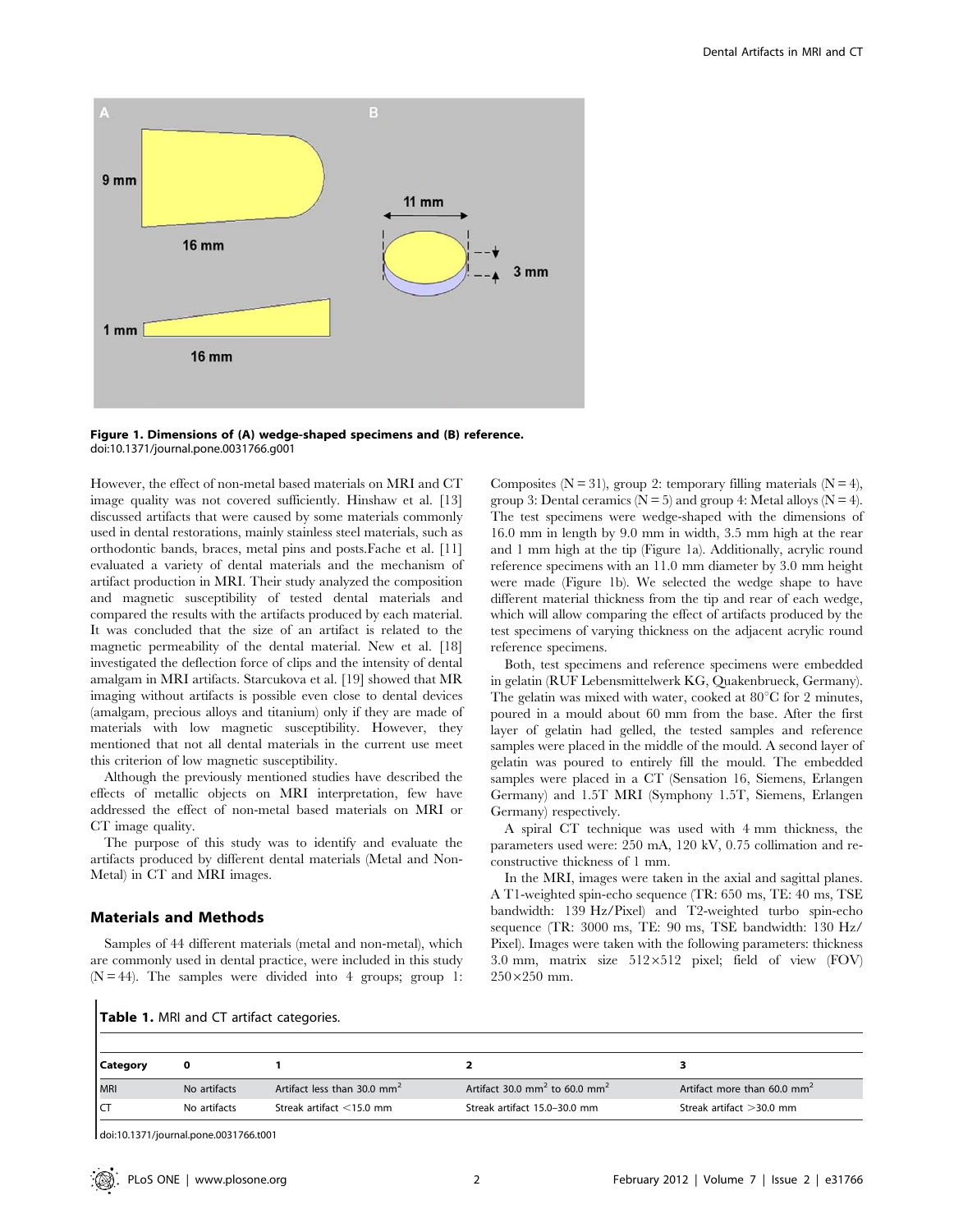Table 2. MRI and CT artifacts produced by composites (Group 1).

| <b>Material</b>                                 | <b>CT</b> artifact<br>category | <b>MRI T1 artifact</b><br>category | <b>MRI T1 artifact</b><br>Shape change | <b>MRI T2 artifact</b><br>category | <b>MRI T2 artifact</b><br>Shape change |
|-------------------------------------------------|--------------------------------|------------------------------------|----------------------------------------|------------------------------------|----------------------------------------|
| Adaptic <sup>®</sup>                            | $\mathbf{1}$                   | $\mathbf 0$                        |                                        | $\pmb{0}$                          |                                        |
| $\mathsf{X}\text{-}\mathsf{flow}^{\mathsf{TM}}$ | $\mathbf{1}$                   | $\pmb{0}$                          |                                        | 0                                  |                                        |
| Quixfil™                                        | $\mathbf{1}$                   | $\pmb{0}$                          |                                        | $\pmb{0}$                          |                                        |
| Core $X^{TM}$                                   | $\overline{2}$                 | $\pmb{0}$                          |                                        | 0                                  |                                        |
| Dyract <sup>®</sup> Xtra                        | $\overline{2}$                 | $\pmb{0}$                          |                                        | $\pmb{0}$                          |                                        |
| Ceram X Duo                                     | $\overline{2}$                 | $\pmb{0}$                          |                                        | $\pmb{0}$                          |                                        |
| Esthet•X <sup>®</sup>                           | $\overline{3}$                 | $\pmb{0}$                          |                                        | $\pmb{0}$                          |                                        |
| Dyract <sup>®</sup> flow                        | $\overline{2}$                 | $\pmb{0}$                          |                                        | $\pmb{0}$                          |                                        |
| Spectrum <sup>®</sup> TPH <sup>®</sup>          | $\overline{3}$                 | $\pmb{0}$                          |                                        | $\pmb{0}$                          |                                        |
| X-tra fil                                       | $\overline{2}$                 | $\pmb{0}$                          |                                        | 0                                  |                                        |
| Grandio                                         | $\mathbf{1}$                   | $\pmb{0}$                          |                                        | $\pmb{0}$                          |                                        |
| Admira                                          | 3                              | $\pmb{0}$                          |                                        | $\pmb{0}$                          |                                        |
| Twinky Star                                     | $\overline{2}$                 | $\pmb{0}$                          |                                        | $\pmb{0}$                          |                                        |
| Arabesk®                                        | $\overline{2}$                 | $\pmb{0}$                          |                                        | $\pmb{0}$                          |                                        |
| Tetric EvoCeram <sup>®</sup>                    | $\overline{\mathbf{3}}$        | $\mathbf{1}$                       | $-$ /+ $-$                             | $\mathbf{1}$                       | $-/(+)$                                |
| Tetric Evoflow <sup>®</sup>                     | 3                              | $\mathbf{1}$                       | $-$ /+ $-$                             | $\mathbf{1}$                       | $-/(+)$                                |
| Adamant <sup>®</sup>                            | $\overline{3}$                 | $\mathbf{1}$                       | $-/-$                                  | $\mathbf{1}$                       | $-/(+)$                                |
| InTen-S®                                        | $\overline{2}$                 | $\mathbf{1}$                       | $-/-$                                  | $\mathbf{1}$                       | $-/(+)$                                |
| Tetric® Flow                                    | $\overline{3}$                 | $\mathbf{1}$                       | $-/-$                                  | $\mathbf{1}$                       | $-\big/ +$                             |
| Tetric Ceram <sup>®</sup>                       | 3                              | $\mathbf{1}$                       | $-$ /+ $-$                             | $\mathbf{1}$                       | $-/(+)$                                |
| Compoglass® F                                   | $\overline{3}$                 | $\mathbf{1}$                       | $-/-$                                  | $\mathbf{1}$                       | $-/(+)$                                |
| Heliomolar <sup>®</sup>                         | $\overline{2}$                 | $\mathbf{1}$                       | $-$ /+ $-$                             | $\mathbf{1}$                       | $-/(+)$                                |
| Helio Progress®                                 | $\pmb{0}$                      | $\pmb{0}$                          |                                        | $\pmb{0}$                          |                                        |
| $Filtek^{TM}$                                   | $\mathbf{1}$                   | $\pmb{0}$                          |                                        | $\pmb{0}$                          |                                        |
| 3 M™ Z100™ MP 1                                 |                                | $\pmb{0}$                          |                                        | $\pmb{0}$                          |                                        |
| $\mathsf{Nanosit}^{\mathsf{TM}}$                | 3                              | $\pmb{0}$                          |                                        | $\pmb{0}$                          |                                        |
| Synergy D6                                      | $\mathbf{1}$                   | $\pmb{0}$                          |                                        | $\pmb{0}$                          |                                        |
| Solidex                                         | $\mathbf 0$                    | $\pmb{0}$                          |                                        | 0                                  |                                        |
| Henry Schein®                                   | $\overline{2}$                 | $\pmb{0}$                          |                                        | $\pmb{0}$                          |                                        |
| Charisma <sup>®</sup>                           | $\mathbf 2$                    | $\pmb{0}$                          |                                        | $\pmb{0}$                          |                                        |
| Revolcin® Flow                                  | $\mathbf{1}$                   | $\mathbf 0$                        |                                        | $\pmb{0}$                          |                                        |

 $-$ /+ Test specimen not recognizable, adjacent reference specimen recognizable.

 $-$ /+ $-$  Test specimen not recognizable, adjacent reference specimen partially recognizable.

 $-$ /(+) Test specimen not recognizable, adjacent reference specimen recognizable but changed size or shape.

doi:10.1371/journal.pone.0031766.t002

# Table 3. MRI and CT artifacts produced by temporary filling materials (Group 2).

| Material      | <b>CT</b> artifact<br>category | <b>MRI T1 artifact</b><br>category | <b>MRI T1 artifact</b><br>Shape change | <b>MRI T2 artifact</b><br>category | <b>MRI T2 artifact</b><br>Shape change |
|---------------|--------------------------------|------------------------------------|----------------------------------------|------------------------------------|----------------------------------------|
| Clip          |                                | 0                                  |                                        | 0                                  |                                        |
| Guttapercha 2 |                                |                                    |                                        | 0                                  |                                        |
| Ketac™        |                                | 0                                  |                                        | $\Omega$                           |                                        |
| Cavit™ G      |                                |                                    | $-/-$                                  |                                    | $-1$                                   |

 $-$ /+ test specimen not recognizable, adjacent reference specimen recognizable.

 $-$ /+ $-$  test specimen not recognizable, adjacent reference specimen partially recognizable.

doi:10.1371/journal.pone.0031766.t003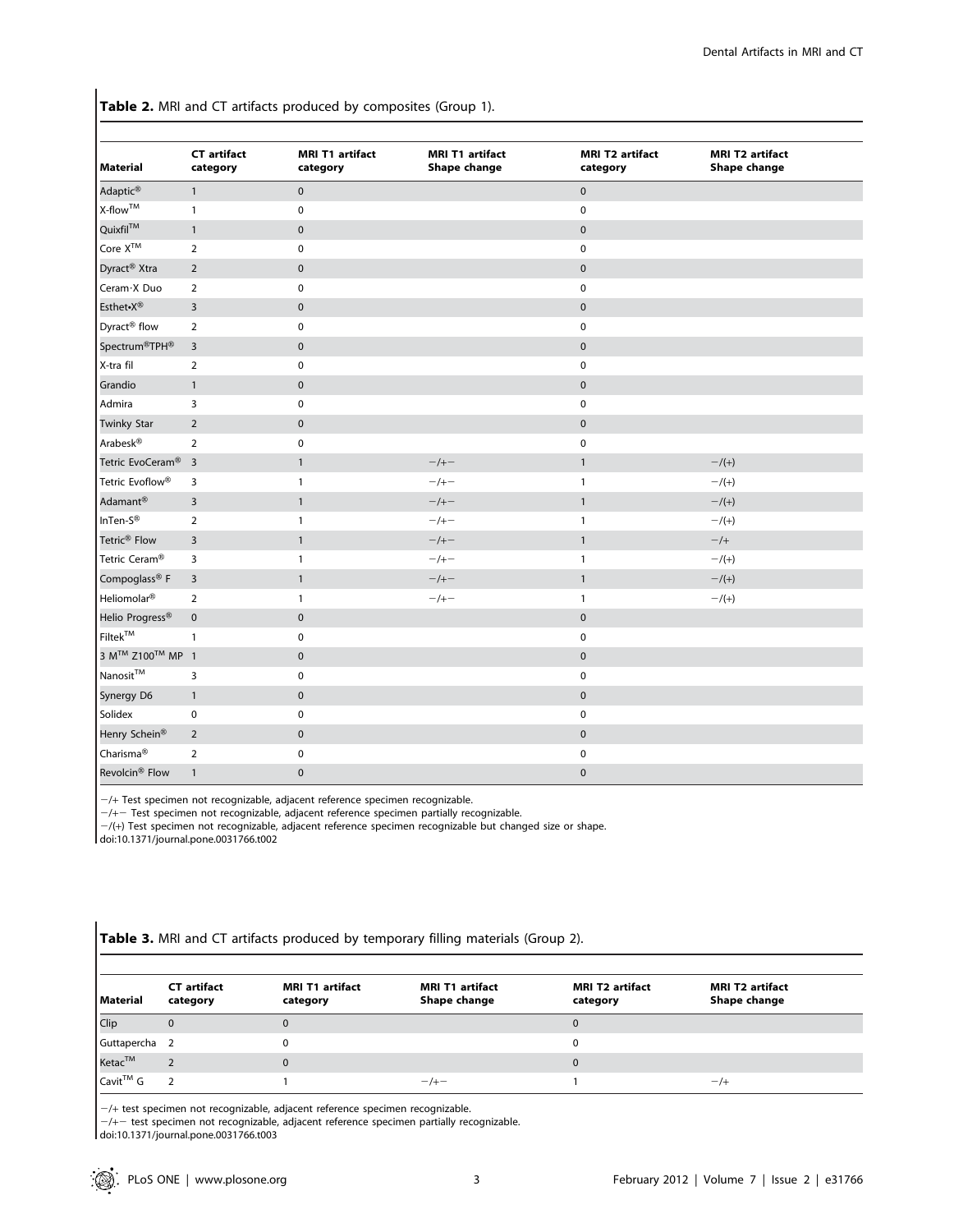Table 4. MRI and CT artifacts produced by Cermics (Group 3).

| Material          | <b>CT</b> artifact<br>category | <b>MRI T1 artifact</b><br>category | <b>MRI T1 artifact</b><br>Shape change | <b>MRI T2 artifact</b><br>category | <b>MRI T2 artifact</b><br>Shape change |
|-------------------|--------------------------------|------------------------------------|----------------------------------------|------------------------------------|----------------------------------------|
| Zirconium dioxide |                                |                                    |                                        | O                                  |                                        |
| IPS Empress®      |                                | 0                                  |                                        | 0                                  |                                        |
| Vita Omega 900    |                                | $\Omega$                           |                                        | $\mathbf 0$                        |                                        |
| Cergo             |                                |                                    |                                        | 0                                  |                                        |
| Duceragold        |                                | $\Omega$                           |                                        | 0                                  |                                        |

doi:10.1371/journal.pone.0031766.t004

Area of interest (AOI) was selected, artifact size and distortions in MRI were measured using Dicom image processing software (Osirix v 3.8 32bit). Lengths of artifacts produced in the CT were measured using an analyzing software (GE Advantage Workstation AW 4.207). In both softwares, all measurements were performed with the help of multi-planar reconstruction technique (MPR).

#### Results

In both MRI and CT, the thickness of the wedge-shaped samples had no significant influence on artifacts produced.

Artifacts produced in MRI and CT were categorized according to the size and direction of the artifact. the artifact categories (Table 1) were in a similar manner to the classifications of Hinshaw et al. [13] and Behr et al. [4]. Artifacts produced by each group of materials were categorized: Composites (Table 2), Temporary filling materials (Table 3), Ceramics (Table 4) and Metal alloys (Table 5).

In MR images, there were no significant differences in artifact area extent between T1 and T2. In group 1 (Composites) 23 materials showed no artifacts (category 0), while 8 materials were assigned to category 1 (Figure 2). In group 2 (Temporary filling materials), 3 materials showed no artifacts, while only one material (Cavit) was classified in category 1. In group 3 (Ceramics) all 5 materials showed no artifacts. In group 4 (metal alloys) 4 materials were classified in category 1, while 2 materials (Remanium Star and Degunorm) showed object projections in an area far from the object itself(Figure 3).

In CT, group 1 (Composites) 2 materials (Helio Progress and Solidex) showed no streak artifacts (Category 1), 8 materials showed artifacts less than 15.0 mm (Category 2), 11 materials showed streak artifacts between 15.0 mm to 30.0 mm (Category 3) and 10 materials showed artifacts larger than 30.0 mm (Category 4). In group 2 (Temporary filling materials) 1 material (Clip) showed no artifacts (category 1) and 3 materials showed streak artifacts between 15.0 mm to 30.0 mm (Group 3). In group 3 (Ceramics), 2 materials (IPS Empress and Duceragold) showed artifacts less than 15.0 mm (Category 2), 2 materials (Cergo and Vita Omega 900) showed artifacts between 15.0 mm to 30.0 mm (Category 3) and 1 material (Zirconium dioxide) showed artifacts larger than 30.0 mm (Category 4) (Figure 4). In group 4 (Metal alloys), all 4 materials showed artifacts larger than 30.0 mm (Category 4)(Figure 5).

### **Discussion**

Various metal restorations and prosthesis may limit the usefulness of CT and MRI imaging, either by degrading the quality of the image or causing disturbances in the image, both of which will complicate the image interpretation and subsequently the diagnosis.

In CT, metal based materials can cause severe artifacts [20], because attenuation data of the CT scan are distorted by the high density of metallic objects, leading to inconsistencies which prevents adequate calculation of the projection data, commonly resulting in a star burst artifact which consists of radiating lines originating from the metal alloy.

In MRI, the presence of ferromagnetic metals in some of the dental materials causes magnetic field inhomogeneity [21], where metal-based materials create their own magnetic field and dramatically alter precession frequencies of protons in the adjacent tissues. Tissues adjacent to ferromagnetic components become influenced by the induced magnetic field of the metal, therefore, they either fail to precess or do so at a different frequency, hence they do not generate a useful signal. However, in this study, it was shown that not only metal based dental materials causes susceptibility artifacts, but also Non-Metal materials can cause artifacts and disturbances in the CT and MRI images.

The ceramic frame material (Zirconium dioxide) led surprisingly to the same effect of metal-based materials and disturbed the delineation of anatomic structures in the CT images. Furthermore, Ingredients like Ytterbium trifluoride, Ferric oxide and Lantha-

Table 5. MRI and CT artifacts produced by Metal alloys (Group 4).

| Material                        | <b>CT</b> artifact<br>category | <b>MRI T1 artifact</b><br>category | <b>MRI T1 artifact</b><br>Shape change | <b>MRI T2 artifact</b><br>category | <b>MRI T2 artifact</b><br>Shape change |
|---------------------------------|--------------------------------|------------------------------------|----------------------------------------|------------------------------------|----------------------------------------|
| Amalcap <sup>®</sup> Plus       |                                |                                    | $-/-$                                  |                                    | $-$ /+                                 |
| Remanium <sup>®</sup> Star      |                                |                                    | $-/-$                                  |                                    | $-$ /+                                 |
| Degunorm <sup>®</sup>           |                                |                                    | $-/-$                                  |                                    | $-$ /+                                 |
| Kavo Everest <sup>®</sup> Titan |                                |                                    | $-/-$                                  |                                    | $-/-$                                  |

 $-$ /+ test specimen not recognizable, adjacent reference specimen recognizable.

 $-$ /+ $-$  test specimen not recognizable, adjacent reference specimen partially recognizable.

doi:10.1371/journal.pone.0031766.t005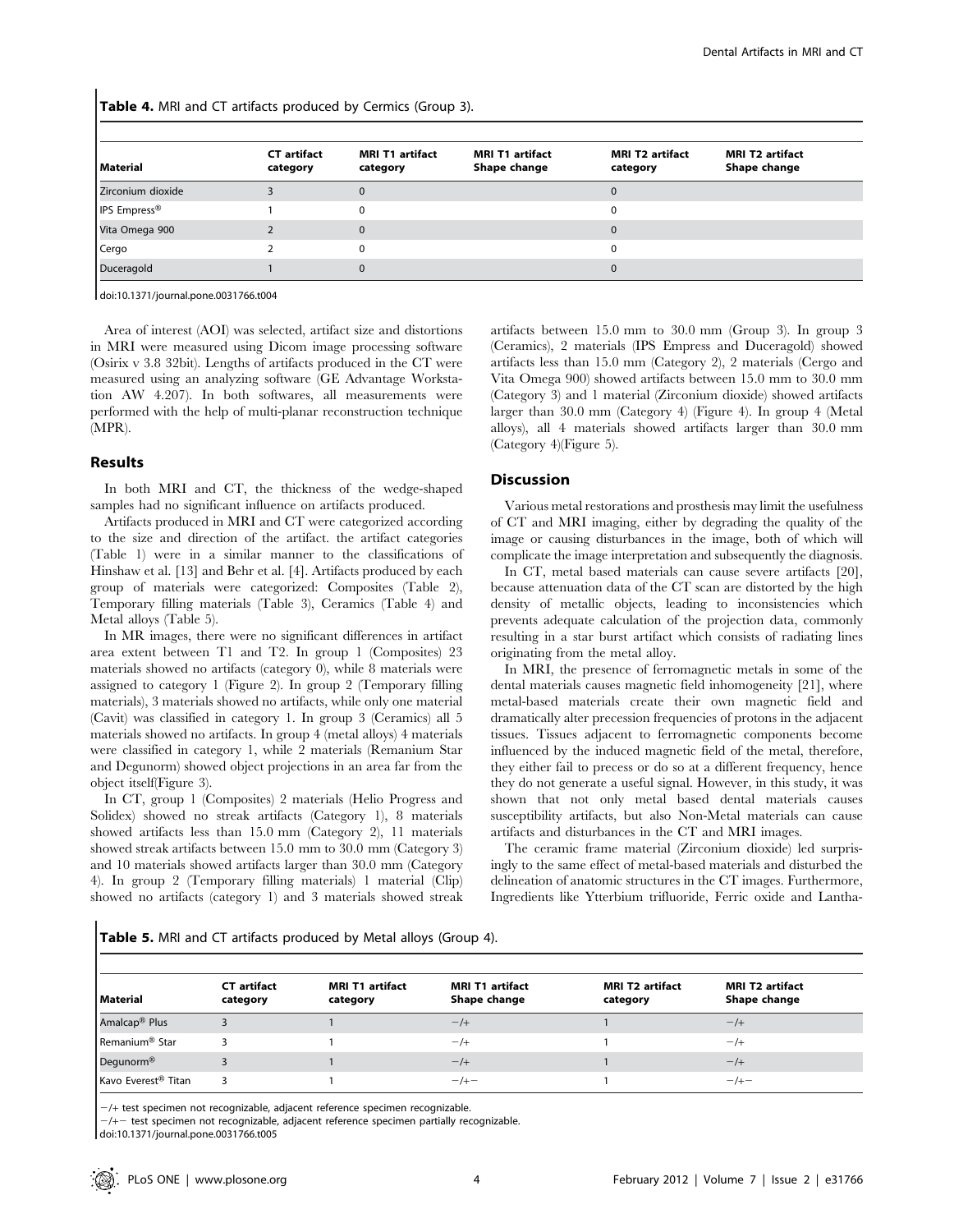

Figure 2. MRI artifact produced by Tetric EvoCeram in (A) T1 and (B) T2. doi:10.1371/journal.pone.0031766.g002

num oxide, which can be found in composites as coloring agents caused image disturbances in CT and MRI.

In MRI, this is due to the fact that these materials contain some ferromagnetic metal ingredients. According to Eggers et al. [10], even small amounts of a ferromagnetic substance can cause an extensive signal void in the image.

Diamagnetic materials such as gold and paramagnetic materials like titanium are used extensively in oral restorations and are less likely to create artifacts in MRI. However, in this study they generated artifacts and distortions in both MRI and CT images. That is because the alloys contained traces of others ferromagnetic metals such as iron. Furthermore, paramagnetic materials that are



Figure 3. MRI artifact produced by Remanium in (A) T1 and (B) T2. doi:10.1371/journal.pone.0031766.g003